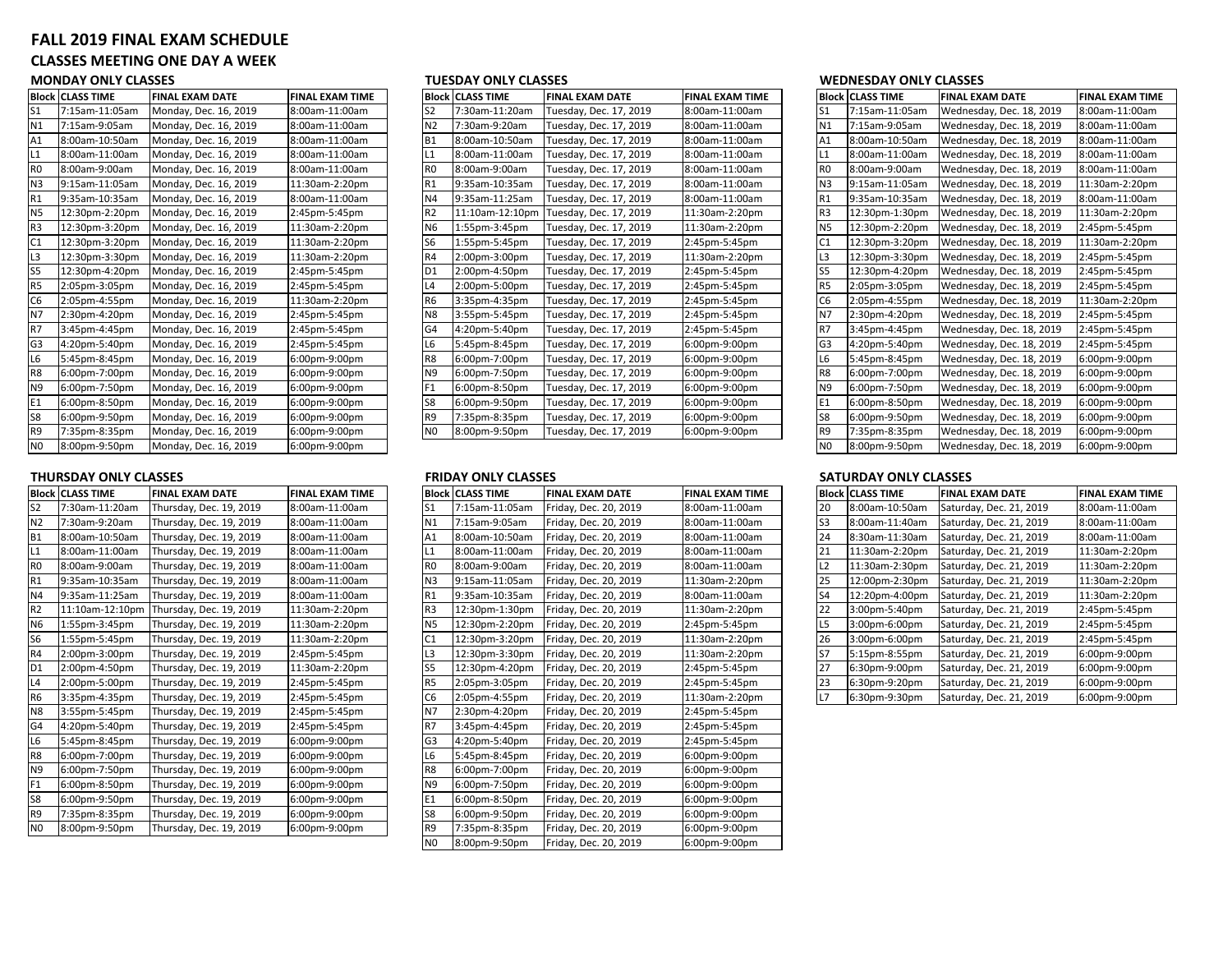# **FALL 2019 FINAL EXAM SCHEDULE CLASSES MEETING TWO DAYS A WEEK MONDAY/WEDNESDAY CLASSES MONDAY/FRIDAY CLASSES**

|                | <b>Block CLASS TIME</b> | <b>FINAL EXAM DATE</b>   | <b>FINAL EXAM TIME</b> |                | <b>Block CLASS TIME</b> | <b>FINAL EXAM DATE</b> | <b>FINAL EXAM TIME</b> |
|----------------|-------------------------|--------------------------|------------------------|----------------|-------------------------|------------------------|------------------------|
| M1             | 7:15am-9:05am           | Monday, Dec. 16, 2019    | 8:00am-11:00am         | M1             | 7:15am-9:05am           | Friday, Dec. 20, 2019  | 8:00am-11:00am         |
| A7             | 8:00am-10:50am          | Monday, Dec. 16, 2019    | 8:00am-11:00am         | A7             | 8:00am-10:50am          | Friday, Dec. 20, 2019  | 8:00am-11:00am         |
| A <sub>2</sub> | 8:00am-9:20am           | Monday, Dec. 16, 2019    | 8:00am-11:00am         | A <sub>2</sub> | 8:00am-9:20am           | Friday, Dec. 20, 2019  | 8:00am-11:00am         |
| M <sub>2</sub> | 9:15am-11:05am          | Wednesday, Dec. 18, 2019 | 8:00am-11:00am         | M <sub>2</sub> | 9:15am-11:05am          | Friday, Dec. 20, 2019  | 11:30am-2:20pm         |
| A <sub>3</sub> | 9:35am-10:55am          | Wednesday, Dec. 18, 2019 | 8:00am-11:00am         | A <sub>3</sub> | 9:35am-10:55am          | Friday, Dec. 20, 2019  | 11:30am-2:20pm         |
| C <sub>2</sub> | 12:30pm-1:50pm          | Monday, Dec. 16, 2019    | 11:30am-2:20pm         | C <sub>2</sub> | 12:30pm-1:50pm          | Friday, Dec. 20, 2019  | 2:45pm-5:45pm          |
| M <sub>3</sub> | 12:30pm-2:20pm          | Monday, Dec. 16, 2019    | 11:30am-2:20pm         | M <sub>3</sub> | 12:30pm-2:20pm          | Friday, Dec. 20, 2019  | 2:45pm-5:45pm          |
| C <sub>5</sub> | 12:30pm-3:20pm          | Monday, Dec. 16, 2019    | 11:30am-2:20pm         | C <sub>5</sub> | 12:30pm-3:20pm          | Friday, Dec. 20, 2019  | 11:30am-2:20pm         |
| C <sub>3</sub> | 2:05pm-3:25pm           | Monday, Dec. 16, 2019    | 2:45pm-5:45pm          | C <sub>3</sub> | 2:05pm-3:25pm           | Monday, Dec. 16, 2019  | 2:45pm-5:45pm          |
| M4             | 2:30pm-4:20pm           | Monday, Dec. 16, 2019    | 2:45pm-5:45pm          | M4             | 2:30pm-4:20pm           | Friday, Dec. 20, 2019  | 2:45pm-5:45pm          |
| C4             | 3:45pm-5:05pm           | Wednesday, Dec. 18, 2019 | 2:45pm-5:45pm          | C <sub>4</sub> | 3:45pm-5:05pm           | Friday, Dec. 20, 2019  | 6:00pm-9:00pm          |
| G <sub>1</sub> | 4:20pm-5:40pm           | Monday, Dec. 16, 2019    | 2:45pm-5:45pm          | G <sub>1</sub> | 4:20pm-5:40pm           | Friday, Dec. 20, 2019  | 2:45pm-5:45pm          |
| E <sub>2</sub> | 6:00pm-7:20pm           | Monday, Dec. 16, 2019    | 6:00pm-9:00pm          | E <sub>2</sub> | 6:00pm-7:20pm           | Monday, Dec. 16, 2019  | 6:00pm-9:00pm          |
| M <sub>5</sub> | 6:00pm-7:50pm           | Monday, Dec. 16, 2019    | 6:00pm-9:00pm          | M <sub>5</sub> | 6:00pm-7:50pm           | Friday, Dec. 20, 2019  | 6:00pm-9:00pm          |
| E4             | 6:00pm-8:50pm           | Monday, Dec. 16, 2019    | 6:00pm-9:00pm          | E <sub>4</sub> | 6:00pm-8:50pm           | Friday, Dec. 20, 2019  | 6:00pm-9:00pm          |
| E <sub>3</sub> | 7:35pm-8:55pm           | Monday, Dec. 16, 2019    | 6:00pm-9:00pm          | E <sub>3</sub> | 7:35pm-8:55pm           | Friday, Dec. 20, 2019  | 6:00pm-9:00pm          |
| M <sub>6</sub> | 8:00pm-9:50pm           | Monday, Dec. 16, 2019    | 6:00pm-9:00pm          | M <sub>6</sub> | 8:00pm-9:50pm           | Friday, Dec. 20, 2019  | 6:00pm-9:00pm          |

## **TUESDAY/THURSDAY CLASSES WEDNESDAY/FRIDAY CLASSES**

|                | <b>Block CLASS TIME</b> | <b>FINAL EXAM DATE</b>  | <b>FINAL EXAM TIME</b> |                | Block  CLASS TIME | <b>FINAL EXAM DATE</b>   | <b>FINAL EXAM TIME</b> |
|----------------|-------------------------|-------------------------|------------------------|----------------|-------------------|--------------------------|------------------------|
| 01             | 7:30am-9:20am           | Tuesday, Dec. 17, 2019  | 8:00am-11:00am         | M1             | 7:15am-9:05am     | Friday, Dec. 20, 2019    | 8:00am-11:00am         |
| <b>B5</b>      | 8:00am-10:50am          | Tuesday, Dec. 17, 2019  | 8:00am-11:00am         | A7             | 8:00am-10:50am    | Wednesday, Dec. 18, 2019 | 8:00am-11:00am         |
| <b>B2</b>      | 8:00am-9:20am           | Tuesday, Dec. 17, 2019  | 8:00am-11:00am         | A <sub>2</sub> | 8:00am-9:20am     | Friday, Dec. 20, 2019    | 8:00am-11:00am         |
| B <sub>3</sub> | 9:35am-10:55am          | Thursday, Dec. 19, 2019 | 8:00am-11:00am         | M <sub>2</sub> | 9:15am-11:05am    | Friday, Dec. 20, 2019    | 11:30am-2:20pm         |
| 02             | 9:35am-11:25am          | Thursday, Dec. 19, 2019 | 8:00am-11:00am         | A <sub>3</sub> | 9:35am-10:55am    | Friday, Dec. 20, 2019    | 11:30am-2:20pm         |
| <b>B4</b>      | 11:10am-12:30pm         | Tuesday, Dec. 17, 2019  | 11:30am-2:20pm         | C <sub>2</sub> | 12:30pm-1:50pm    | Wednesday, Dec. 18, 2019 | 11:30am-2:20pm         |
| O <sub>3</sub> | 1:55pm-3:45pm           | Thursday, Dec. 19, 2019 | 11:30am-2:20pm         | M <sub>3</sub> | 12:30pm-2:20pm    | Friday, Dec. 20, 2019    | 2:45pm-5:45pm          |
| D <sub>2</sub> | 2:00pm-3:20pm           | Thursday, Dec. 19, 2019 | 11:30am-2:20pm         | C <sub>5</sub> | 12:30pm-3:20pm    | Wednesday, Dec. 18, 2019 | 11:30am-2:20pm         |
| D <sub>4</sub> | 2:00pm-4:50pm           | Thursday, Dec. 19, 2019 | 11:30am-2:20pm         | C <sub>3</sub> | 2:05pm-3:25pm     | Wednesday, Dec. 18, 2019 | 11:30am-2:20pm         |
| D <sub>3</sub> | 3:35pm-4:55pm           | Tuesday, Dec. 17, 2019  | 2:45pm-5:45pm          | M4             | 2:30pm-4:20pm     | Wednesday, Dec. 18, 2019 | 2:45pm-5:45pm          |
| 04             | 3:55pm-5:45pm           | Tuesday, Dec. 17, 2019  | 2:45pm-5:45pm          | C <sub>4</sub> | 3:45pm-5:05pm     | Wednesday, Dec. 18, 2019 | 2:45pm-5:45pm          |
| G <sub>2</sub> | 4:20pm-5:40pm           | Tuesday, Dec. 17, 2019  | 2:45pm-5:45pm          | G <sub>1</sub> | 4:20pm-5:40pm     | Wednesday, Dec. 18, 2019 | 2:45pm-5:45pm          |
| F <sub>2</sub> | 6:00pm-7:20pm           | Tuesday, Dec. 17, 2019  | 6:00pm-9:00pm          | E <sub>2</sub> | 6:00pm-7:20pm     | Wednesday, Dec. 18, 2019 | 6:00pm-9:00pm          |
| O <sub>5</sub> | 6:00pm-7:50pm           | Tuesday, Dec. 17, 2019  | 6:00pm-9:00pm          | M <sub>5</sub> | 6:00pm-7:50pm     | Wednesday, Dec. 18, 2019 | 6:00pm-9:00pm          |
| F <sub>4</sub> | 6:00pm-8:50pm           | Tuesday, Dec. 17, 2019  | 6:00pm-9:00pm          | E <sub>4</sub> | 6:00pm-8:50pm     | Wednesday, Dec. 18, 2019 | 6:00pm-9:00pm          |
| F <sub>3</sub> | 7:35pm-8:55pm           | Thursday, Dec. 19, 2019 | 6:00pm-9:00pm          | E <sub>3</sub> | 7:35pm-8:55pm     | Wednesday, Dec. 18, 2019 | 6:00pm-9:00pm          |
| O6             | 8:00pm-9:50pm           | Thursday, Dec. 19, 2019 | 6:00pm-9:00pm          | M <sub>6</sub> | 8:00pm-9:50pm     | Wednesday, Dec. 18, 2019 | 6:00pm-9:00pm          |

# **CLASSES MEETING THREE DAYS A WEEK**

### **MONDAY/WEDNESDAY/FRIDAY CLASSES**

|                | <b>Block CLASS TIME</b> | <b>FINAL EXAM DATE</b>                   | <b>FINAL EXAM TIME</b> |
|----------------|-------------------------|------------------------------------------|------------------------|
| A4             | 8:00am-8:55am           | Friday, Dec. 20, 2019                    | 8:00am-11:00am         |
| A <sub>5</sub> | 9:10am-10:05am          | Monday, Dec. 16, 2019                    | 8:00am-11:00am         |
| A <sub>6</sub> |                         | 10:20am-11:15am Wednesday, Dec. 18, 2019 | 8:00am-11:00am         |

|                | Block  CLASS TIME | <b>FINAL EXAM DATE</b>   | <b>FINAL EXAM TIME</b> |                | <b>Block CLASS TIME</b> | <b>FINAL EXAM DATE</b> | <b>FINAL EXAM TIME</b> |
|----------------|-------------------|--------------------------|------------------------|----------------|-------------------------|------------------------|------------------------|
| Μ1             | 7:15am-9:05am     | Monday, Dec. 16, 2019    | 8:00am-11:00am         | M1             | 7:15am-9:05am           | Friday, Dec. 20, 2019  | 8:00am-11:00am         |
| А7             | 8:00am-10:50am    | Monday, Dec. 16, 2019    | 8:00am-11:00am         | <b>A7</b>      | 8:00am-10:50am          | Friday, Dec. 20, 2019  | 8:00am-11:00am         |
| А2             | 8:00am-9:20am     | Monday, Dec. 16, 2019    | 8:00am-11:00am         | A <sub>2</sub> | 8:00am-9:20am           | Friday, Dec. 20, 2019  | 8:00am-11:00am         |
| M2             | 9:15am-11:05am    | Wednesday, Dec. 18, 2019 | 8:00am-11:00am         | M <sub>2</sub> | 9:15am-11:05am          | Friday, Dec. 20, 2019  | 11:30am-2:20pm         |
| A3             | 9:35am-10:55am    | Wednesday, Dec. 18, 2019 | 8:00am-11:00am         | A <sub>3</sub> | 9:35am-10:55am          | Friday, Dec. 20, 2019  | 11:30am-2:20pm         |
| C <sub>2</sub> | 12:30pm-1:50pm    | Monday, Dec. 16, 2019    | 11:30am-2:20pm         | C <sub>2</sub> | 12:30pm-1:50pm          | Friday, Dec. 20, 2019  | 2:45pm-5:45pm          |
| M3             | 12:30pm-2:20pm    | Monday, Dec. 16, 2019    | 11:30am-2:20pm         | M <sub>3</sub> | 12:30pm-2:20pm          | Friday, Dec. 20, 2019  | 2:45pm-5:45pm          |
| C5             | 12:30pm-3:20pm    | Monday, Dec. 16, 2019    | 11:30am-2:20pm         | C <sub>5</sub> | 12:30pm-3:20pm          | Friday, Dec. 20, 2019  | 11:30am-2:20pm         |
| C3             | 2:05pm-3:25pm     | Monday, Dec. 16, 2019    | 2:45pm-5:45pm          | C <sub>3</sub> | 2:05pm-3:25pm           | Monday, Dec. 16, 2019  | 2:45pm-5:45pm          |
| M4             | 2:30pm-4:20pm     | Monday, Dec. 16, 2019    | 2:45pm-5:45pm          | M4             | 2:30pm-4:20pm           | Friday, Dec. 20, 2019  | 2:45pm-5:45pm          |
| C4             | 3:45pm-5:05pm     | Wednesday, Dec. 18, 2019 | 2:45pm-5:45pm          | C <sub>4</sub> | 3:45pm-5:05pm           | Friday, Dec. 20, 2019  | 6:00pm-9:00pm          |
| G1             | 4:20pm-5:40pm     | Monday, Dec. 16, 2019    | 2:45pm-5:45pm          | G <sub>1</sub> | 4:20pm-5:40pm           | Friday, Dec. 20, 2019  | 2:45pm-5:45pm          |
| E2             | 6:00pm-7:20pm     | Monday, Dec. 16, 2019    | 6:00pm-9:00pm          | E <sub>2</sub> | 6:00pm-7:20pm           | Monday, Dec. 16, 2019  | 6:00pm-9:00pm          |
| M5             | 6:00pm-7:50pm     | Monday, Dec. 16, 2019    | 6:00pm-9:00pm          | M <sub>5</sub> | 6:00pm-7:50pm           | Friday, Dec. 20, 2019  | 6:00pm-9:00pm          |
| Ε4             | 6:00pm-8:50pm     | Monday, Dec. 16, 2019    | 6:00pm-9:00pm          | E4             | 6:00pm-8:50pm           | Friday, Dec. 20, 2019  | 6:00pm-9:00pm          |
| E3             | 7:35pm-8:55pm     | Monday, Dec. 16, 2019    | 6:00pm-9:00pm          | E <sub>3</sub> | 7:35pm-8:55pm           | Friday, Dec. 20, 2019  | 6:00pm-9:00pm          |
| М6             | 8:00pm-9:50pm     | Monday, Dec. 16, 2019    | 6:00pm-9:00pm          | M <sub>6</sub> | 8:00pm-9:50pm           | Friday, Dec. 20, 2019  | 6:00pm-9:00pm          |
|                |                   |                          |                        |                |                         |                        |                        |

| <b>Block</b>   | <b>CLASS TIME</b> | <b>FINAL EXAM DATE</b>   | <b>FINAL EXAM TIME</b> |
|----------------|-------------------|--------------------------|------------------------|
| M1             | 7:15am-9:05am     | Friday, Dec. 20, 2019    | 8:00am-11:00am         |
| Α7             | 8:00am-10:50am    | Wednesday, Dec. 18, 2019 | 8:00am-11:00am         |
| A2             | 8:00am-9:20am     | Friday, Dec. 20, 2019    | 8:00am-11:00am         |
| M <sub>2</sub> | 9:15am-11:05am    | Friday, Dec. 20, 2019    | 11:30am-2:20pm         |
| A3             | 9:35am-10:55am    | Friday, Dec. 20, 2019    | 11:30am-2:20pm         |
| C <sub>2</sub> | 12:30pm-1:50pm    | Wednesday, Dec. 18, 2019 | 11:30am-2:20pm         |
| M3             | 12:30pm-2:20pm    | Friday, Dec. 20, 2019    | 2:45pm-5:45pm          |
| C5             | 12:30pm-3:20pm    | Wednesday, Dec. 18, 2019 | 11:30am-2:20pm         |
| C3             | 2:05pm-3:25pm     | Wednesday, Dec. 18, 2019 | 11:30am-2:20pm         |
| M4             | 2:30pm-4:20pm     | Wednesday, Dec. 18, 2019 | 2:45pm-5:45pm          |
| C4             | 3:45pm-5:05pm     | Wednesday, Dec. 18, 2019 | 2:45pm-5:45pm          |
| G1             | 4:20pm-5:40pm     | Wednesday, Dec. 18, 2019 | 2:45pm-5:45pm          |
| E2             | 6:00pm-7:20pm     | Wednesday, Dec. 18, 2019 | 6:00pm-9:00pm          |
| M <sub>5</sub> | 6:00pm-7:50pm     | Wednesday, Dec. 18, 2019 | 6:00pm-9:00pm          |
| E4             | 6:00pm-8:50pm     | Wednesday, Dec. 18, 2019 | 6:00pm-9:00pm          |
| E3             | 7:35pm-8:55pm     | Wednesday, Dec. 18, 2019 | 6:00pm-9:00pm          |
| M6             | 8:00pm-9:50pm     | Wednesday, Dec. 18, 2019 | 6:00pm-9:00pm          |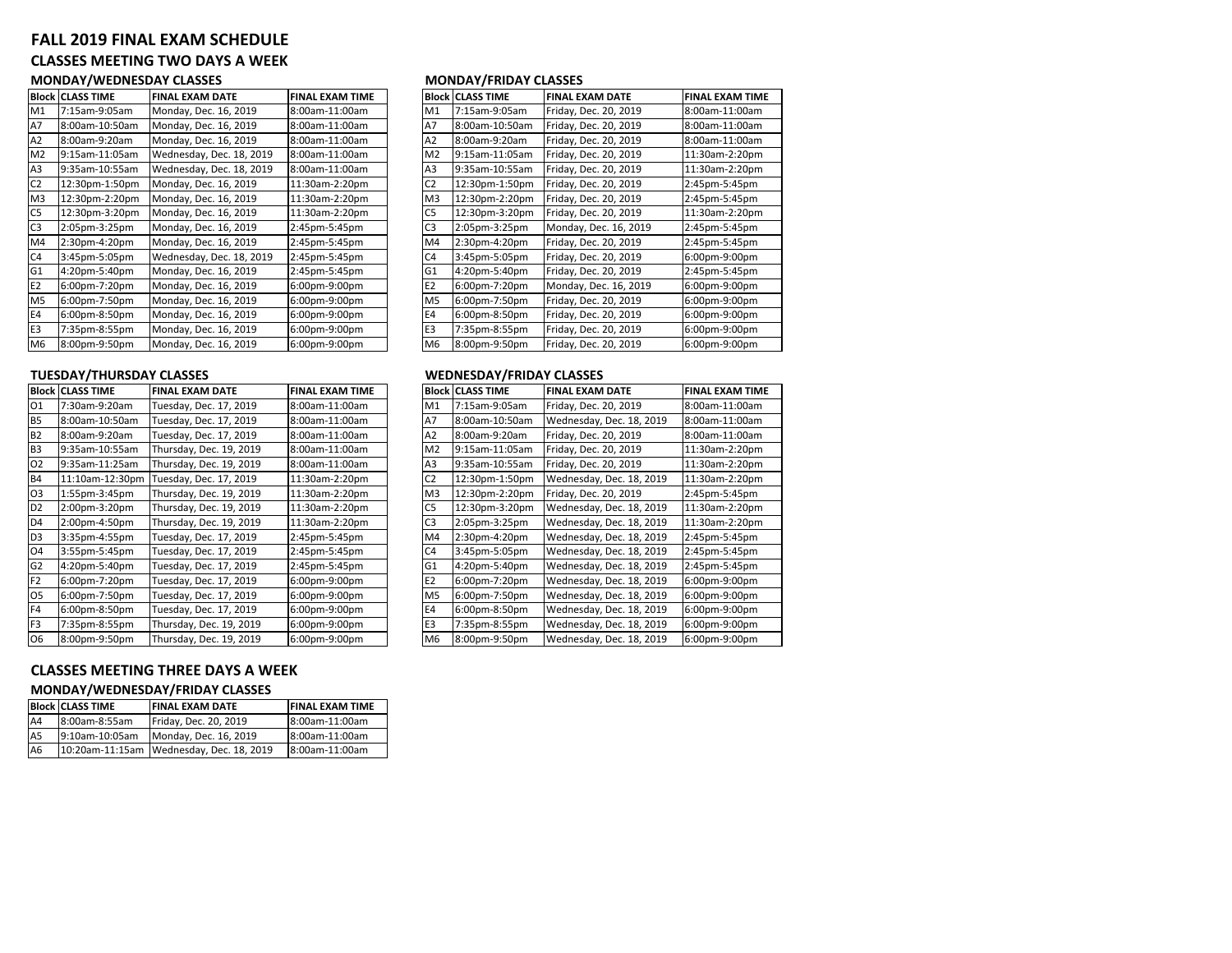# **FALL 2019 FINAL EXAM SCHEDULE**

# *BY EXAM DATE*

# **8:00am‐11:00am 8:00am‐11:00am 8:00am‐11:00am**

| <b>Block</b>   | <b>Class Day</b> | <b>Class Time</b> |
|----------------|------------------|-------------------|
| S <sub>1</sub> | M                | 7:15am-11:05am    |
| N1             | M                | 7:15am-9:05am     |
| A1             | M                | 8:00am-10:50am    |
| L1             | М                | 8:00am-11:00am    |
| R <sub>0</sub> | M                | 8:00am-9:00am     |
| R1             | M                | 9:35am-10:35am    |
| M1             | M.W              | 7:15am-9:05am     |
| A7             | M.W              | 8:00am-10:50am    |
| A2             | M.W              | 8:00am-9:20am     |
| A5             | M,W,F            | 9:10am-10:05am    |

| <b>Block</b>   |     | <b>IClass Day Class Time</b> | <b>Block</b>   | <b>Class Day</b> | <b>Class Time</b> | <b>Block</b>   |          | <b>Class Day Class Time</b> |
|----------------|-----|------------------------------|----------------|------------------|-------------------|----------------|----------|-----------------------------|
| N <sub>3</sub> | Iм  | 9:15am-11:05am               | R <sub>2</sub> | <b>ITu</b>       | 11:10am-12:10pm   | N <sub>3</sub> | ١w       | 9:15am-11:05am              |
| R <sub>3</sub> | IΜ  | 12:30pm-3:20pm               | N <sub>6</sub> | lTu              | 1:55pm-3:45pm     | IR3            | ١w       | 12:30pm-1:30pm              |
| C <sub>1</sub> | IΜ  | 12:30pm-3:20pm               | R4             | lTu              | 2:00pm-3:00pm     | C1             | ١w       | 12:30pm-3:20pm              |
| L <sub>3</sub> | ΙM  | 12:30pm-3:30pm               | B <sub>4</sub> | Tu,Th            | 11:10am-12:30pm   | C <sub>6</sub> | <b>W</b> | 2:05pm-4:55pm               |
| C <sub>6</sub> | ΙM  | 2:05pm-4:55pm                |                |                  |                   | C <sub>2</sub> | W,F      | 12:30pm-1:50pm              |
| C <sub>2</sub> | M.W | 12:30pm-1:50pm               |                | 2:45pm-5:45pm    |                   | C <sub>5</sub> | W,F      | 12:30pm-3:20pm              |
| M <sub>3</sub> | M.W | 12:30pm-2:20pm               | Block          | <b>Class Dav</b> | <b>Class Time</b> | C <sub>3</sub> | W,F      | 2:05pm-3:25pm               |
| C <sub>5</sub> | M.W | 12:30pm-3:20pm               | S6             | lTu              | 1:55pm-5:45pm     |                |          |                             |

## **2:45pm‐5:45pm** L4 Tu 2:00pm‐5:00pm **Block Class Day Class Time**

| <b>Block</b>   |     | <b>Class Day Class Time</b> | R <sub>6</sub> | 'Tu                  | 3:35pm-4:35pm     | C <sub>4</sub> | M,W | 3:45pm-5:05pm  |
|----------------|-----|-----------------------------|----------------|----------------------|-------------------|----------------|-----|----------------|
| N <sub>5</sub> | ΙM  | 12:30pm-2:20pm              | N <sub>8</sub> | 'Tu                  | 3:55pm-5:45pm     | N <sub>5</sub> | W   | 12:30pm-2:20pr |
| S <sub>5</sub> | ΙM  | 12:30pm-4:20pm              | G4             | Tu                   | 4:20pm-5:40pm     | -3             | W   | 12:30pm-3:30pr |
| R <sub>5</sub> | ΙM  | 2:05pm-3:05pm               | D <sub>3</sub> | Tu,Th                | 3:35pm-4:55pm     |                | W   | 12:30pm-4:20pr |
| N <sub>7</sub> | Iм  | 2:30pm-4:20pm               | O4             | Tu,Th                | 3:55pm-5:45pm     | IR5            | W   | 2:05pm-3:05pm  |
| R7             | ΙM  | 3:45pm-4:45pm               | G <sub>2</sub> | Tu,Th                | 4:20pm-5:40pm     | N7             | W   | 2:30pm-4:20pm  |
| G <sub>3</sub> | ΙM  | 4:20pm-5:40pm               |                |                      |                   |                | W   | 3:45pm-4:45pm  |
| C <sub>3</sub> | M,W | 2:05pm-3:25pm               |                | $6:00$ pm- $9:00$ pm |                   | G <sub>3</sub> | W   | 4:20pm-5:40pm  |
| M4             | M.W | 2:30pm-4:20pm               | Block          | <b>Class Day</b>     | <b>Class Time</b> | M4             | W,F | 2:30pm-4:20pm  |
| G1             | M,W | 4:20pm-5:40pm               | L6             | Tu                   | 5:45pm-8:45pm     | C4             | W,F | 3:45pm-5:05pm  |
| C <sub>3</sub> | M,F | 2:05pm-3:25pm               | R <sub>8</sub> | 'Tu                  | 6:00pm-7:00pm     | G1             | W,F | 4:20pm-5:40pm  |

| <b>Block</b>   |     | Class Day Class Time | S8 | Tu    | 6:00pm-9:50pm | <b>Block</b>   | <b>Class Day</b> | <b>Class Time</b> |
|----------------|-----|----------------------|----|-------|---------------|----------------|------------------|-------------------|
| L6             | м   | 5:45pm-8:45pm        | R9 | Tu    | 7:35pm-8:35pm | L6             | w                | 5:45pm-8:45pm     |
| R <sub>8</sub> | м   | 6:00pm-7:00pm        | N0 | Tu    | 8:00pm-9:50pm | R <sub>8</sub> | W                | 6:00pm-7:00pm     |
| N <sub>9</sub> | M   | 6:00pm-7:50pm        | F2 | Tu,Th | 6:00pm-7:20pm | N9             | W                | 6:00pm-7:50pm     |
| E <sub>1</sub> | м   | 6:00pm-8:50pm        | 05 | Tu,Th | 6:00pm-7:50pm | Ε1             | W                | 6:00pm-8:50pm     |
| S8             | M   | 6:00pm-9:50pm        | F4 | Tu,Th | 6:00pm-8:50pm | S8             | W                | 6:00pm-9:50pm     |
| R <sub>9</sub> | м   | 7:35pm-8:35pm        |    |       |               | R <sub>9</sub> | w                | 7:35pm-8:35pm     |
| N <sub>0</sub> | М   | 8:00pm-9:50pm        |    |       |               | N <sub>0</sub> | W                | 8:00pm-9:50pm     |
| E <sub>2</sub> | M,W | 6:00pm-7:20pm        |    |       |               | E <sub>2</sub> | W,F              | 6:00pm-7:20pm     |
| M5             | M,W | 6:00pm-7:50pm        |    |       |               | M <sub>5</sub> | W,F              | 6:00pm-7:50pm     |
| E4             | M,W | 6:00pm-8:50pm        |    |       |               | E4             | W,F              | 6:00pm-8:50pm     |
| E <sub>3</sub> | M,W | 7:35pm-8:55pm        |    |       |               | E3             | W,F              | 7:35pm-8:55pm     |
| M <sub>6</sub> | M,W | 8:00pm-9:50pm        |    |       |               | M6             | W,F              | 8:00pm-9:50pm     |
| E <sub>2</sub> | M,F | 6:00pm-7:20pm        |    |       |               |                |                  |                   |

| <b>Block</b> | <b>Class Dav</b> | <b>Class Time</b> | <b>Block</b>   | <b>Class Day</b> | <b>IClass Time</b> | <b>Block</b>   | <b>Class Day</b> | <b>Class Time</b> |
|--------------|------------------|-------------------|----------------|------------------|--------------------|----------------|------------------|-------------------|
| S1           | ΙM               | 7:15am-11:05am    | S2             | lTu.             | 7:30am-11:20am     | M <sub>2</sub> | M.W              | 9:15am-11:05am    |
| N1           | M                | 7:15am-9:05am     | N <sub>2</sub> | lTu              | 7:30am-9:20am      | A <sub>3</sub> | M.W              | 9:35am-10:55am    |
| А1           | ΙM               | 8:00am-10:50am    | <b>B1</b>      | lTu              | 8:00am-10:50am     | A <sub>6</sub> | M,W,F            | 10:20am-11:15am   |
| L1           | M                | 8:00am-11:00am    | L1             | lTu              | 8:00am-11:00am     | S <sub>1</sub> | W                | 7:15am-11:05am    |
| R0           | M                | 8:00am-9:00am     | R <sub>0</sub> | lTu              | 8:00am-9:00am      | N <sub>1</sub> | W                | 7:15am-9:05am     |
| R1           | M                | 9:35am-10:35am    | R1             | lTu              | 9:35am-10:35am     | A <sub>1</sub> | W                | 8:00am-10:50am    |
| M1           | M.W              | 7:15am-9:05am     | N4             | lTu              | 9:35am-11:25am     | L1             | W                | 8:00am-11:00am    |
| A7           | M.W              | 8:00am-10:50am    | 01             | Tu,Th            | 7:30am-9:20am      | R <sub>0</sub> | W                | 8:00am-9:00am     |
| A2           | M.W              | 8:00am-9:20am     | <b>B5</b>      | Tu,Th            | 8:00am-10:50am     | <b>R1</b>      | W                | 9:35am-10:35am    |
| A5           | M,W,F            | 9:10am-10:05am    | <b>B2</b>      | Tu,Th            | 8:00am-9:20am      | A7             | W,F              | 8:00am-10:50am    |

|    |    | <b>Block Class Day Class Time</b> | <b>IBlock</b>  |       | <b>Class Day Class Time</b> |                 |    | <b>Block Class Day Class Time</b> |
|----|----|-----------------------------------|----------------|-------|-----------------------------|-----------------|----|-----------------------------------|
| N3 | ΙM | 9:15am-11:05am                    | R <sub>2</sub> | lTu   | 11:10am-12:10pm             | IN <sub>3</sub> | Iw | 9:15am-11:05am                    |
| R3 | M  | 12:30pm-3:20pm                    | N <sub>6</sub> | lTu   | 1:55pm-3:45pm               | R <sub>3</sub>  | I٧ | 12:30pm-1:30pm                    |
| C1 | M  | 12:30pm-3:20pm                    | R <sub>4</sub> | lTu   | 2:00pm-3:00pm               | IC1             | Iw | 12:30pm-3:20pm                    |
| L3 | M  | 12:30pm-3:30pm                    | B <sub>4</sub> | Tu.Th | 11:10am-12:30pm             | C <sub>6</sub>  | Iw | 2:05pm-4:55pm                     |

## C2 M,W 12:30pm‐1:50pm **2:45pm‐5:45pm** C5 W,F 12:30pm‐3:20pm

| M3        | M.W           | 12:30pm-2:20pm                    | <b>Block</b>   |           | <b>Class Day Class Time</b> | C <sub>3</sub>  | W,F           | 2:05pm-3:25pm               |
|-----------|---------------|-----------------------------------|----------------|-----------|-----------------------------|-----------------|---------------|-----------------------------|
| C5        | M,W           | 12:30pm-3:20pm                    | S6             | lTu.      | 1:55pm-5:45pm               |                 |               |                             |
|           |               |                                   | D <sub>1</sub> | <b>Tu</b> | 2:00pm-4:50pm               |                 | 2:45pm-5:45pm |                             |
|           | 2:45pm-5:45pm |                                   | L4             | lTu       | 2:00pm-5:00pm               | <b>Block</b>    |               | <b>Class Day Class Time</b> |
|           |               | <b>Block Class Day Class Time</b> | R <sub>6</sub> | lTu       | 3:35pm-4:35pm               | C <sub>4</sub>  | M.W           | 3:45pm-5:05pm               |
| <b>N5</b> | M             | 12:30pm-2:20pm                    | N <sub>8</sub> | Tu        | 3:55pm-5:45pm               | <b>N5</b>       | IW            | 12:30pm-2:20pm              |
| S5        | M             | 12:30pm-4:20pm                    | G <sub>4</sub> | lTu       | 4:20pm-5:40pm               | L3              | IW            | 12:30pm-3:30pm              |
| R5        | M             | 2:05pm-3:05pm                     | D <sub>3</sub> | Tu,Th     | 3:35pm-4:55pm               | S <sub>5</sub>  | Iw            | 12:30pm-4:20pm              |
| N7        | M             | 2:30pm-4:20pm                     | O <sub>4</sub> | Tu,Th     | 3:55pm-5:45pm               | R <sub>5</sub>  | <b>W</b>      | 2:05pm-3:05pm               |
| R7        | M             | 3:45pm-4:45pm                     | G <sub>2</sub> | Tu,Th     | 4:20pm-5:40pm               | IN <sub>7</sub> | IW            | 2:30pm-4:20pm               |

## 6:00pm-9:00pm

| M4             | M,W                               | 2:30pm-4:20pm     |                | <b>Block</b>   |       | Class Day   Class Time | M4             | W,F              | 2:30pm-4:20pm     |
|----------------|-----------------------------------|-------------------|----------------|----------------|-------|------------------------|----------------|------------------|-------------------|
| G1             | M,W                               | 4:20pm-5:40pm     | L6             |                | 'Tu   | 5:45pm-8:45pm          | C4             | W,F              | 3:45pm-5:05pm     |
| C3             | M,F                               | 2:05pm-3:25pm     | R8             |                | lTu   | 6:00pm-7:00pm          | G <sub>1</sub> | W,F              | 4:20pm-5:40pm     |
|                |                                   |                   |                | N9             | Tu    | 6:00pm-7:50pm          |                |                  |                   |
|                | $6:00 \text{pm} - 9:00 \text{pm}$ |                   | F <sub>1</sub> |                | Tu    | 6:00pm-8:50pm          |                | 6:00pm-9:00pm    |                   |
| <b>Block</b>   | <b>Class Day</b>                  | <b>Class Time</b> | S8             |                | 'Tu   | 6:00pm-9:50pm          | <b>Block</b>   | <b>Class Day</b> | <b>Class Time</b> |
| L6             | IΜ                                | 5:45pm-8:45pm     | R <sub>9</sub> |                | lTu   | 7:35pm-8:35pm          | -6             | W                | 5:45pm-8:45pm     |
| R8             | IM.                               | 6:00pm-7:00pm     |                | N0             | Tu    | 8:00pm-9:50pm          | R8             | W                | 6:00pm-7:00pm     |
| N <sub>9</sub> | ΙM                                | 6:00pm-7:50pm     | F <sub>2</sub> |                | Tu,Th | 6:00pm-7:20pm          | N <sub>9</sub> | W                | 6:00pm-7:50pm     |
| E1             | IΜ                                | 6:00pm-8:50pm     |                | O <sub>5</sub> | Tu,Th | 6:00pm-7:50pm          |                | W                | 6:00pm-8:50pm     |
| S8             | ΙM                                | 6:00pm-9:50pm     | F <sub>4</sub> |                | Tu,Th | 6:00pm-8:50pm          | S8             | W                | 6:00pm-9:50pm     |
|                |                                   |                   |                |                |       |                        |                |                  |                   |

# **MONDAY, DECEMBER 16, 2019 TUESDAY, DECEMBER 17, 2019 WEDNESDAY, DECEMBER 18, 2019**

| <b>Block</b>   | <b>Class Day</b> | <b>Class Time</b> |
|----------------|------------------|-------------------|
| M <sub>2</sub> | M.W              | 9:15am-11:05am    |
| A <sub>3</sub> | M,W              | 9:35am-10:55am    |
| A <sub>6</sub> | M, W, F          | 10:20am-11:15am   |
| S <sub>1</sub> | W                | 7:15am-11:05am    |
| N <sub>1</sub> | W                | 7:15am-9:05am     |
| A1             | W                | 8:00am-10:50am    |
| L1             | W                | 8:00am-11:00am    |
| R <sub>0</sub> | W                | 8:00am-9:00am     |
| R1             | W                | 9:35am-10:35am    |
| A7             | W,F              | 8:00am-10:50am    |

# **11:30am‐2:20pm 11:30am‐2:20pm 11:30am‐2:20pm**

| <b>Block</b>   | Class Day | <b>Class Time</b> |
|----------------|-----------|-------------------|
| N <sub>3</sub> | W         | 9:15am-11:05am    |
| R <sub>3</sub> | W         | 12:30pm-1:30pm    |
| C <sub>1</sub> | w         | 12:30pm-3:20pm    |
| C <sub>6</sub> | W         | 2:05pm-4:55pm     |
| C <sub>2</sub> | W,F       | 12:30pm-1:50pm    |
| C <sub>5</sub> | W,F       | 12:30pm-3:20pm    |
| C <sub>3</sub> |           | 2:05pm-3:25pm     |

# D1 Tu 2:00pm‐4:50pm **2:45pm‐5:45pm**

| <b>Block</b>   | <b>Class Day</b> | <b>Class Time</b> |
|----------------|------------------|-------------------|
| C4             | M, W             | 3:45pm-5:05pm     |
| <b>N5</b>      | W                | 12:30pm-2:20pm    |
| L3             | W                | 12:30pm-3:30pm    |
| <b>S5</b>      | W                | 12:30pm-4:20pm    |
| R <sub>5</sub> | w                | 2:05pm-3:05pm     |
| <b>N7</b>      | w                | 2:30pm-4:20pm     |
| R7             | w                | 3:45pm-4:45pm     |
| G <sub>3</sub> | W                | 4:20pm-5:40pm     |
| M4             | W,F              | 2:30pm-4:20pm     |
| C <sub>4</sub> | W,F              | 3:45pm-5:05pm     |
| G1             | W,F              | 4:20pm-5:40pm     |

| <b>Block</b>   | <b>Class Day</b> | <b>Class Time</b> |
|----------------|------------------|-------------------|
| L <sub>6</sub> | W                | 5:45pm-8:45pm     |
| R <sub>8</sub> | W                | 6:00pm-7:00pm     |
| N <sub>9</sub> | W                | 6:00pm-7:50pm     |
| E1             | W                | 6:00pm-8:50pm     |
| S <sub>8</sub> | W                | 6:00pm-9:50pm     |
| R <sub>9</sub> | W                | 7:35pm-8:35pm     |
| N <sub>0</sub> | W                | 8:00pm-9:50pm     |
| E2             | W,F              | 6:00pm-7:20pm     |
| M <sub>5</sub> | W,F              | 6:00pm-7:50pm     |
| E <sub>4</sub> | W,F              | 6:00pm-8:50pm     |
| E <sub>3</sub> | W,F              | 7:35pm-8:55pm     |
| M <sub>6</sub> | W,F              | 8:00pm-9:50pm     |